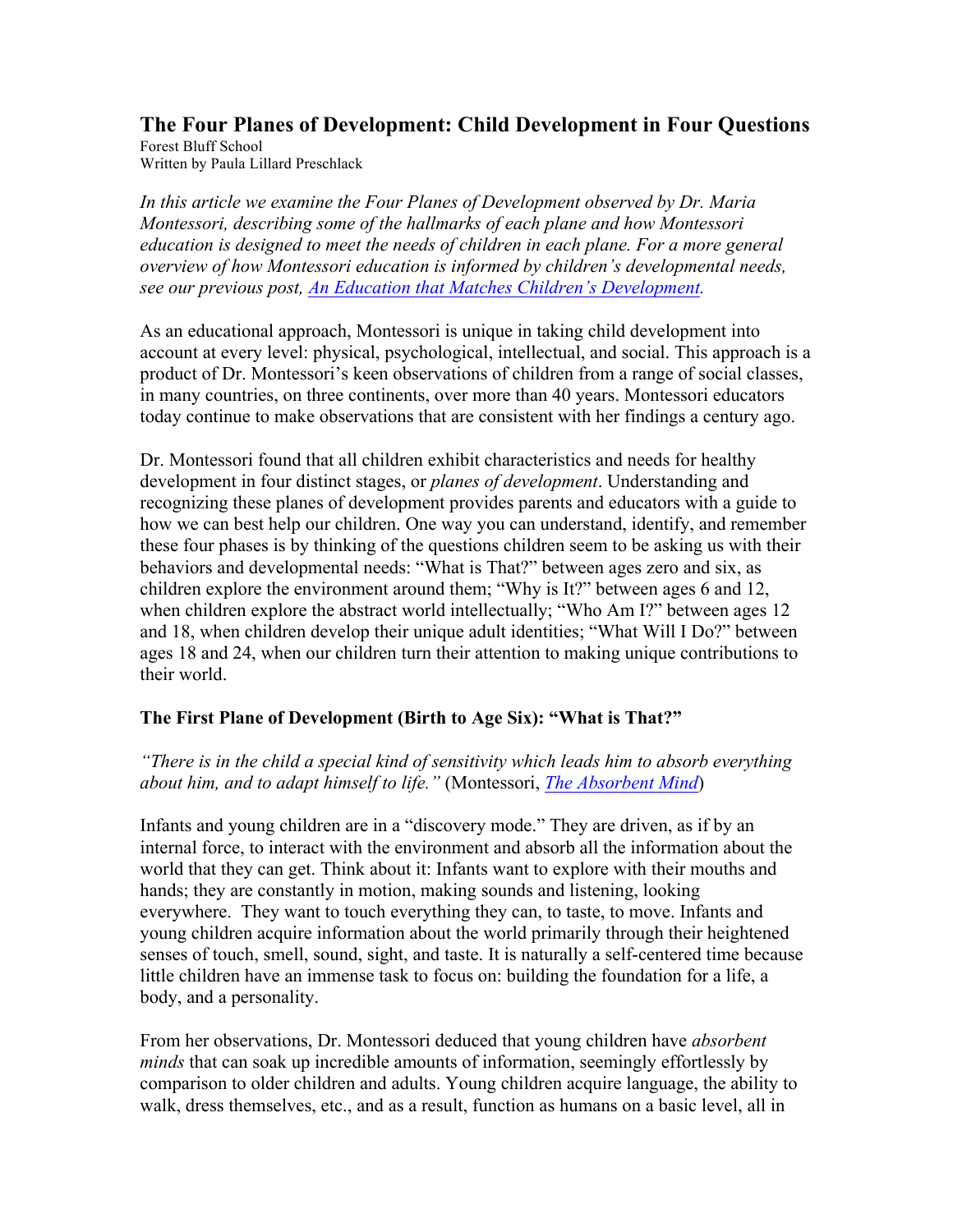the first few years of life. Children under age six can do this because of the outstanding capacity of their young brains to make millions of neuronal pathways. At no other stage of life do we develop so rapidly and in such major ways.

Young children ask what everything is, in a constant quest for words. They seem to want to possess their environment for themselves, and so ask for the names of—and essences of—everything around them.

## **The Educational Environment for The First Plane of Development**

If we keep the young child's quest in mind, we see that infants and young children need us to support them by providing environments that are rich in reality, culture, communication, nature, and the best of human interactions. We can help young children by removing obstacles so that they can be in direct relationship with the surroundings they so eagerly want to explore.

Adults must be models of behavior for children in this absorbent phase. We want to give young children the chances to move their bodies and thus learn to control their movements, to do things to care for themselves and for their environments. Through such interactive experiences, young children develop self-esteem, become more and more independent, and form a sense of belonging to their community as contributors, through their physical actions.

Dr. Montessori designed the learning environment at school with appealing activities in our Young Children's Community and Primary classrooms. These involve *practical life activities* that are purposeful and real and *sensorial materials* that help children refine their senses and learn the names for comparisons such as heavy, light, thick, thin, and the degrees of such qualities, such as heavier, lightest, thicker, thinnest, and so on. While making sense of the impressions they are collecting, young children crave physical and sequential order; in our classrooms, there is a place for each item, and we present things in a simple, attractive order. We offer many opportunities to develop motor control and the ability to concentrate, so our young children can become the masters of themselves in our classrooms. Through all of these carefully designed activities, our youngest children build themselves, naturally and joyfully.

## **The Second Plane of Development (Ages Six to Twelve): "Why Is It?"**

## *"A greater curiosity arises, which can never be satisfied; so will last through a lifetime."* (Montessori, *To Educate the Human Potential*)

Around age six or so, we see some striking changes occur: children's hair becomes darker, their limbs become more elongated, their knuckles stand out where dimples may have been before, their adult teeth begin to replace their "baby" ones, the proportion of their heads and bodies changes, and they do not get sick as often. Cognitively, six-totwelve-year-olds can imagine things that they cannot see (fantasy books like *Harry Potter* appeal), and they can reason (they want to find out *why* the earth goes around the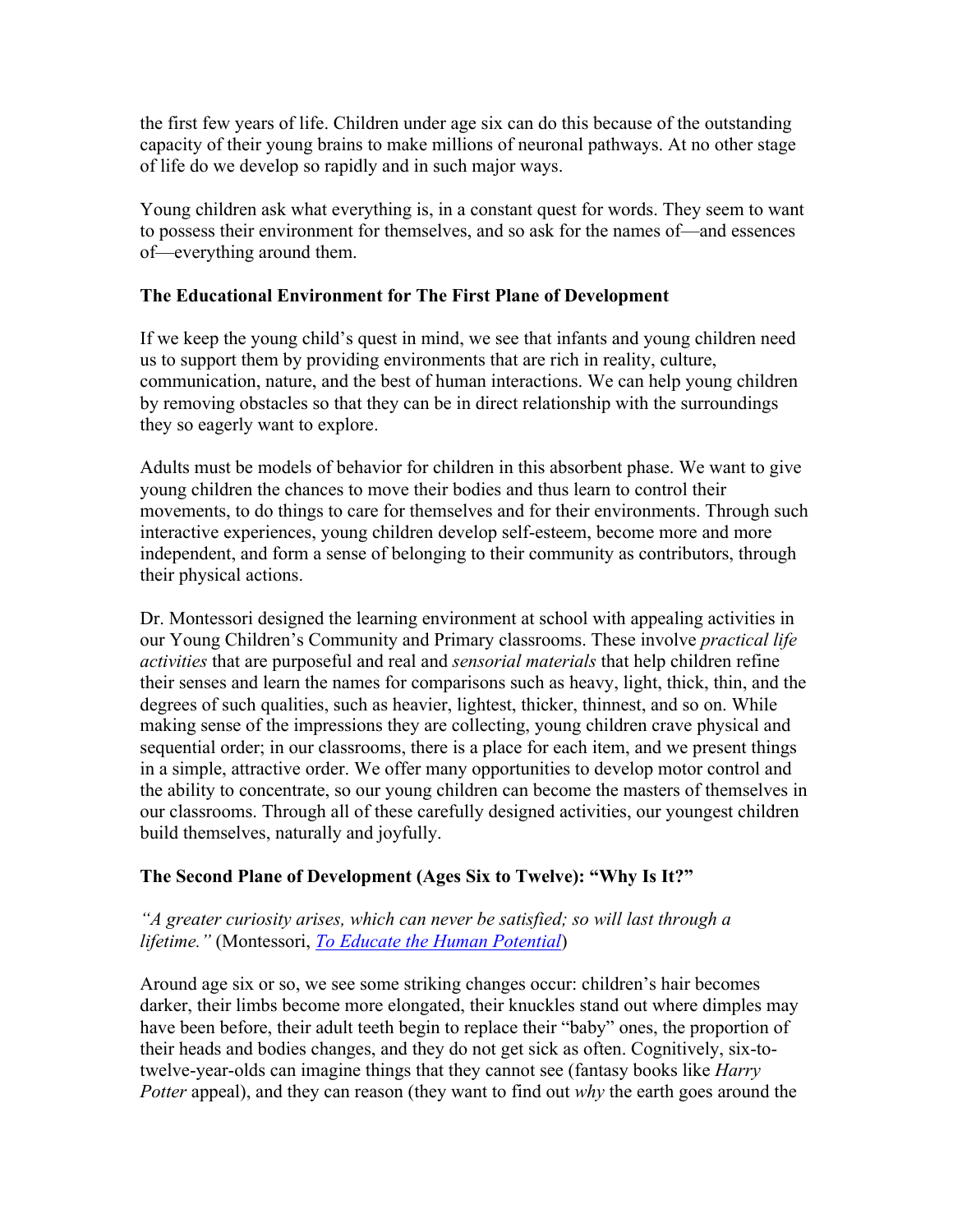sun, not just that it does). They seem to want, more than anything, to be in groups of peers. They are practically obsessed with rules and social behaviors, they want to understand right from wrong, and they want to see justice done—so they tattle on each other to see what the adults will do. They make up clubs, they exclude some children and include others, and they worship their personal heroes like sports figures, historical figures, or fictional action figures. This stage of life is when important aspects of social organization are established in children's development.

It is also a time of rigorous mental work: children in the second plane of development are fascinated by information and have multiple interests. They seem to want to be everywhere at once, sometimes leaving a mess in their wake! The attention to detail that attracted them in their prior years now morphs into a desire for efficiency and more abstract thinking. They delight in making inferences and connections between bits of information. This is an important time of consciously creating their own organized structures of knowledge.

### **The Educational Environment for the Second Plane of Development**

Montessori designed a learning environment that would appeal to the children's need for rich intellectual stimulation, collaborative work, and opportunities to develop their relationships, their abilities to empathize, and their personal moral frameworks. The environment encourages the children to ask "Why?" and to seek out the answers to their innumerable questions by exploring the world of information.

The Montessori classroom for children ages six to twelve encourages—and in many cases, necessitates—that children work together collaboratively in pairs or small groups, so that they can experience and practice how to do so effectively. This is a critical aspect of this stage of development. Instead of fighting against the urge to be together, Montessori capitalizes on this sensitivity by giving productive work as the central focus for learning social interaction on a deeper level. These experiences are necessary because they give elementary-aged children opportunities to think about and navigate the abstract world of interrelationships and human nature.

Intellectually, we present aspects of the abstract world to Montessori students as a web of connections and historical structures that enable them to create their own unique organizational logic. Through stories of the beginnings of our universe, life on earth, human history, man's creation of written language, and man's discovery of the mathematical world, children's imaginations are stirred and their awe is awakened, inspiring them to explore and acquire as much knowledge as they possibly can. To watch the children's enthusiasm and drive as they experience this quest is amazing!

#### **The Third Plane of Development (Ages Twelve to Eighteen): "Who Am I?"**

*"…This would result in a 'valorization' of his personality, in making him feel himself capable of succeeding in life by his own efforts and on his own merits and at the same*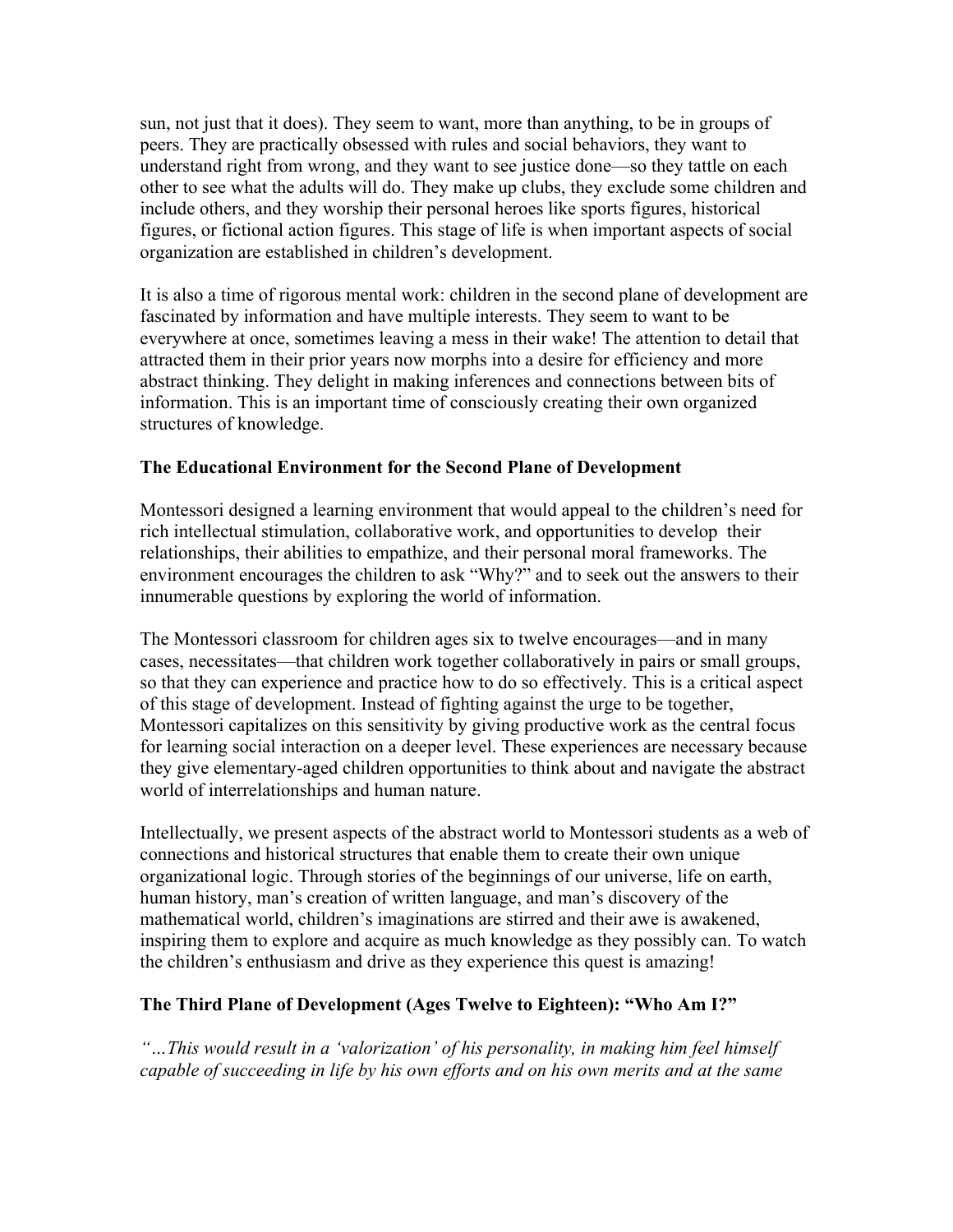*time, would put him in direct contact with the supreme reality of social life."* (Montessori, *From Childhood to Adolescence*)

Dr. Montessori observed dramatic physical and psychological changes occurring at approximately age twelve and recognized the need for specific support in this stage. Dr. Montessori called adolescents "social newborns" who undergo a kind of "rebirth" as their now confident, capable, fully-grown *childhood* selves morph into newly developing *adult* bodies and minds.

Adolescents do not want to be treated as children anymore; they are eager to embark on their journey into the adult world. They are highly sensitive and easily hurt, as if nature gives them heightened awareness to ensure that they not miss any of the subtleties in the "traffic signals" of social interactions that they will need to understand as adults. This intense insecurity is why young adults need to have authentic, confidence-building experiences where they face concrete challenges and learn to overcome them in supportive environments through their own effort. Doing so repeatedly helps adolescents build their personal repertoires of strengths for adult life.

This is a fragile time physically, when children get sick more easily again, and feel alternately and abruptly energized and then tired, because they are growing rapidly and changing into adult bodies. They need support to experience risks and gain confidence, but also to develop the empathy they are alerted to at these ages. They need close friends and a supportive, team-like community while they are defining themselves. This is the beginning of the child's next task of building their newly-adult selves. It is a time of selfreflection, of asking "Who am I?" with a sense of overwhelming anticipation. Dr. Montessori saw this as a quest for what she called *valorization*: to be recognized and appreciated by the adult group they want to enter, through their own actions and visible contributions that are *real* and *valued*.

## **The Educational Environment for the Third Plane of Development**

When the children reach adolescence, they need a new, different environment to match their new, evolving needs and characteristics. The educational environment must give adolescents opportunities to prove their worth to themselves and to interact with adults who can be mentors. This can happen through physical work, such as working land on a farm, growing and harvesting food, cooking meals, building fences and necessary structures, or serving others through volunteer work. Adolescents are very interested in economics and how adults survive and live and, thus, crave experiences of raising and using money to care for their group. Having a "micro-economy"—where they produce goods and sell them—can serve this need in adolescent Montessori programs. The collective work they do helps them to understand how human society functions and orients them for their quest to identify themselves as individuals within it.

The generous and sensitive nature of adolescents grows through these experiences as they enter adulthood. Their feelings of self-worth and confidence develop as they become aware of their contributions, which are acknowledged by the adults in their communities.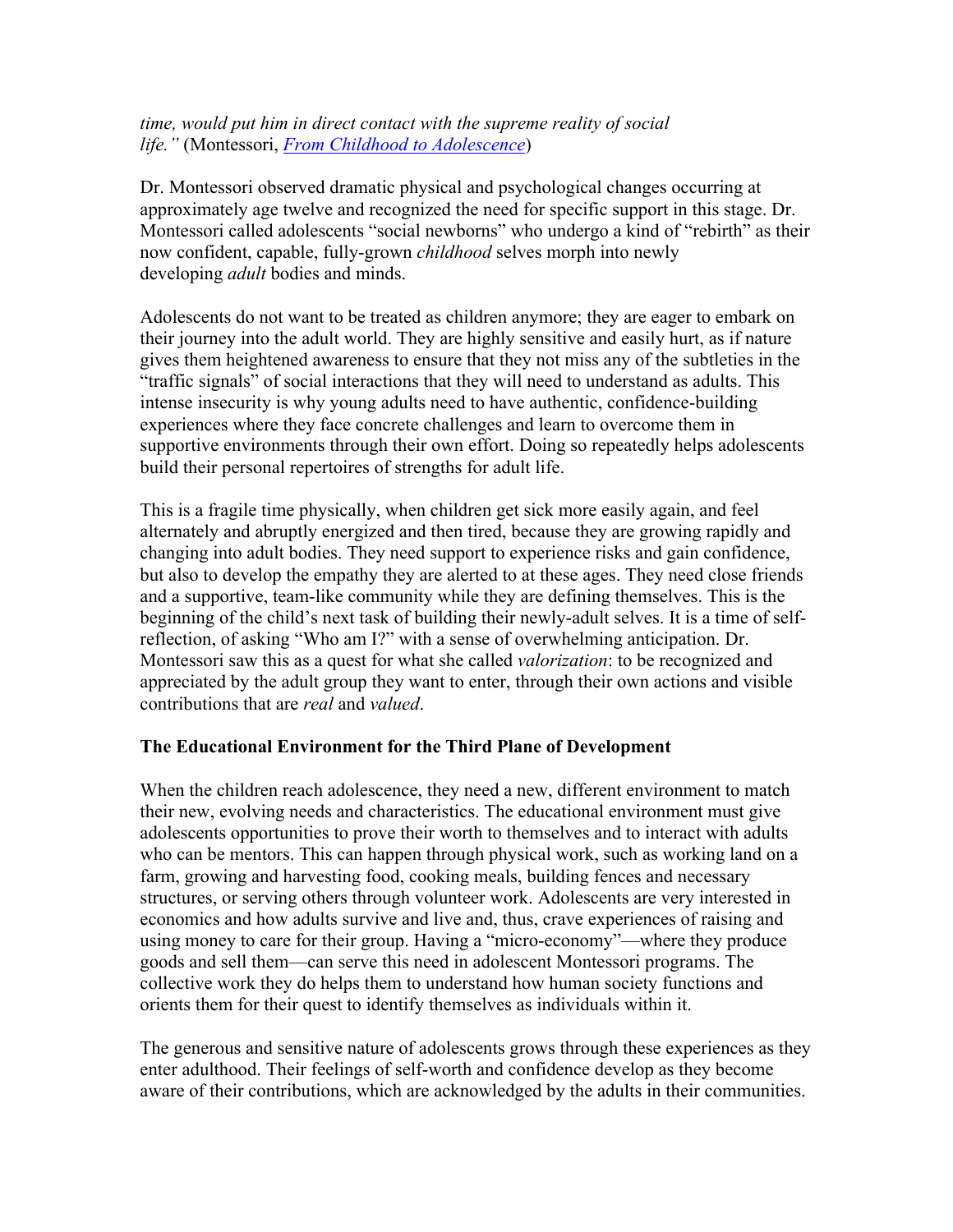Rather than just hearing about it or reading about it, the adolescent who *experiences* these aspects of human life and interaction develops himself *through* it and emerges with some answers to "Who Am I?"

When a farm-like setting is not available, we find other ways to connect our adolescents to nature and provide them with opportunities to prove their worth, learn to work together for their survival, and connect with the adult world as contributing members. At Forest Bluff, our adolescents do this by selling crafts they have made, interacting with adults in the village at the post office and bank as they make transactions for their classroom and school, caring for the prairie and land around the school buildings each week, and planning the safety, transportation, food, equipment, finances, and service work of the three camping trips they go on each year in remote natural settings. Their trips involve working together to solve problems, survive as a group, and serve the adult world through physical work, leaving behind a real contribution with structures they build for other organizations.

On the intellectual side, the third plane of development is a time of deep reflection. Adolescents are drawn to reading and discussing literature, examining scientific ideas and the mathematical contributions of others, and expressing themselves through writing, athletics, music and other art forms. Collectively, these and the above experiences serve the question "Who am I?" with the valorization and confidence our adolescents need to develop as they enter early adulthood.

## **The Fourth Plane of Development (Ages 18 to 24): "What Will I Do?"**

*"An education capable of saving humanity is no small undertaking; it involves the spiritual development of man, the enhancement of his value as an individual, and the preparation of young people to understand the times in which they live."* (Montessori, *Education and Peace*)

At approximately age eighteen, if the needs of each prior phase were met, we see young adults who are confident and ready to start making their unique contributions to adult society. This is when our children branch out into communities with more knowledge and experience, as young adults themselves. This is the time for deeper, more specialized study, for helping others with unique contributions, and for instigating change in their communities. This is when you see young adults forming their political views and starting their careers in the workplace. They often want to travel to other countries and explore the world with their own two feet. It is also a time of steadier physical growth and strength.

## **Educational Environment for the Fourth Plane of Development**

Dr. Montessori pointed out that intense study in universities and/or real work experiences in the adult world give young people what they need at this stage of life, helping them to answer their question, "What will I do?"